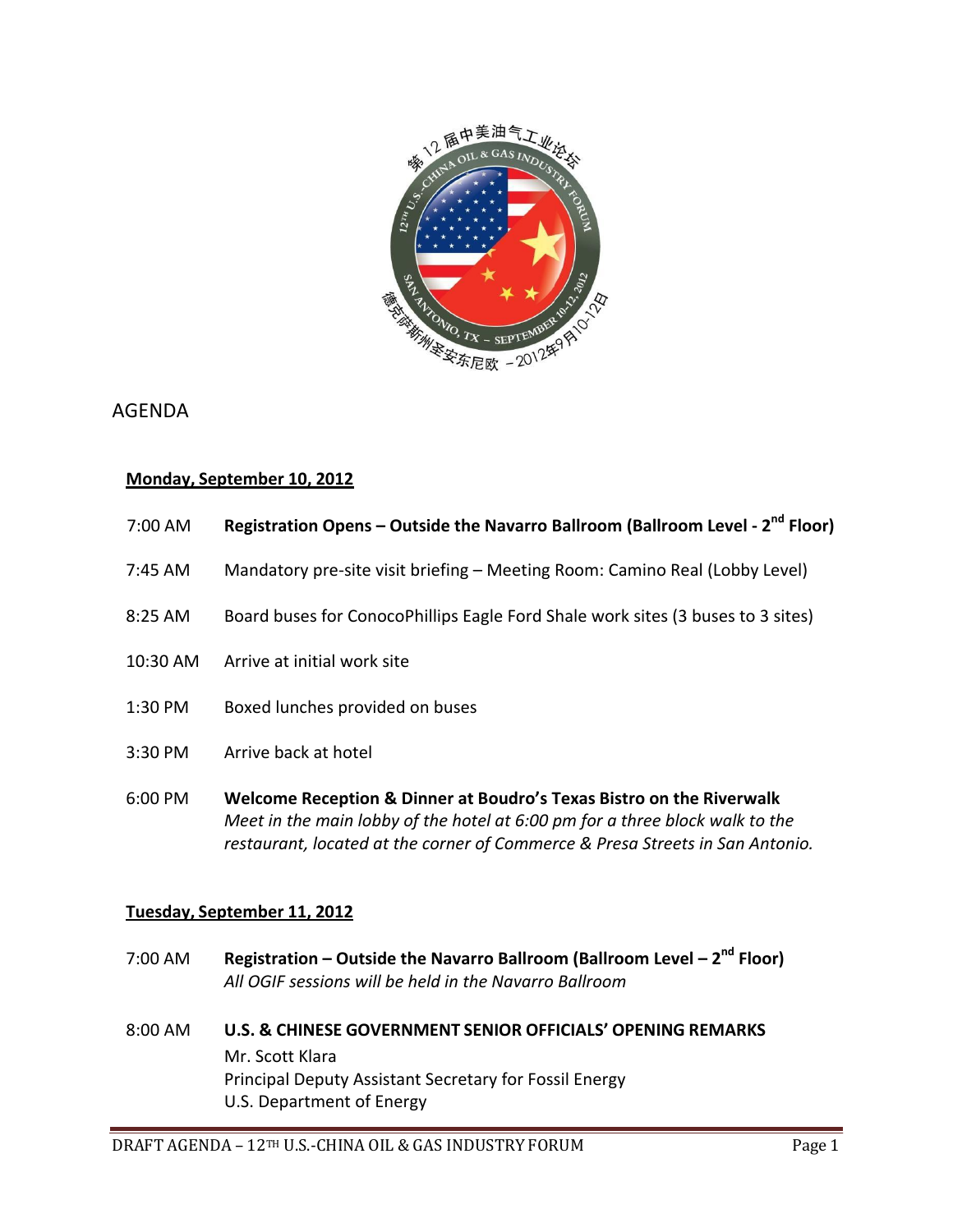Ms. Maureen Smith Deputy Assistant Secretary, Manufacturing & Services U.S. Department of Commerce

Mr. ZHANG Yuqing Deputy Administrator National Energy Administration, China

# 8:30 AM **Global Overview**

*How Unconventional Gas has Revolutionized the U.S. Gas Market: Supplies, Transportation, and Consumers* Mr. Matt Fox, Executive Vice President, Exploration and Production, ConocoPhillips

- 8:50 AM Group Photo
- 9:05 AM Coffee & Tea Break

# 9:20 AM **Session 1: OIL & CBM**

**Session Chair:** Christopher Smith, Deputy Assistant Secretary for Oil & Natural Gas, U.S. Department of Energy

# **Tight Oil**

9:25 AM *Making a China Shale Oil Project Work* Mr. Zhiyong Zhao, Vice President, Hess and General Manager, Hess China

# **EOR**

- 9:45 AM *Using CO2 EOR in the Texas Residual Oil Zone* Mr. Eric Redman, President, Summit Power Group and Summit Carbon Capture
- 10:05 AM *Shengli Oil Field EOR technologies*  Mr. YANG Yong, Vice Chairman, Sinopec Shengli Petroleum Administration Geological Institute

# **Deepwater**

10:25 AM *The Exploration Potential of Deepwater Blocks in the South China Sea* Mr. ZHU Weilin, Chief Geologist, CNOOC

# **CBM**

10:45 AM *CBM Policies to Accelerate the Development of China's CBM* Mr. FU Xiaokang, Director, International Cooperation, CUCBM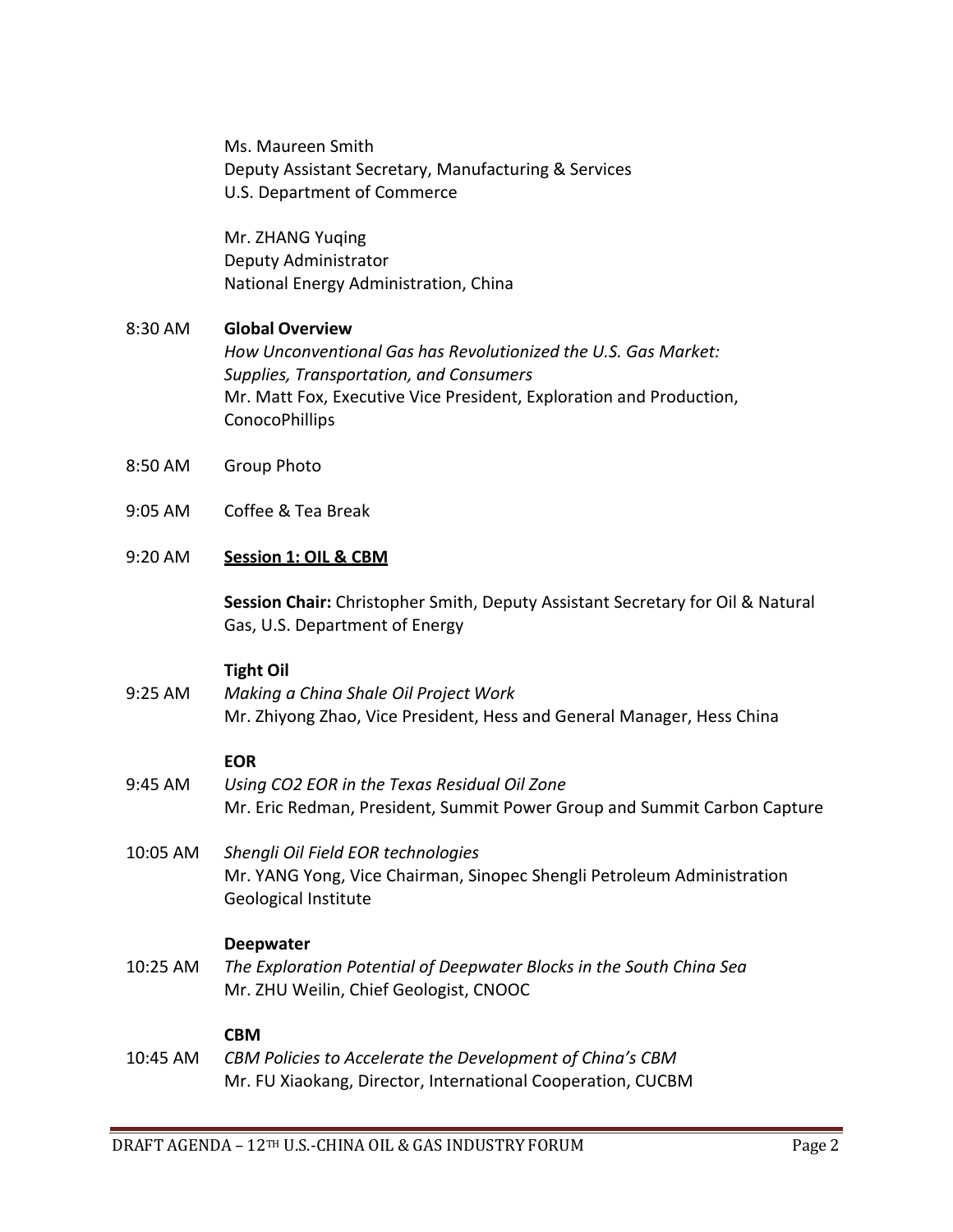# 11:05 AM **Q & A**

#### 11:50 AM **LUNCH – Hidalgo Ballroom (Ballroom Level)**

#### 1:20 PM **Session 2: NATURAL GAS: INFRASTRUCTURE TO MARKET**

**Session Chair:** HUANG Li, Deputy Director General, Department of Science and Equipment, NEA

#### **Infrastructure (pipeline emphasis)**

1:25 PM *The Alternate Driver of Oil Consumption – How to Better Use Natural Gas in Transportation in China* Mr. TAN Jie, Senior Economic Analyst, Institute of Development Strategy, Sinopec Economic Research Institute

#### **Liquids Transport to Market**

1:45 PM *The Development and Future of China's Big LNG Transportation Equipment* Mr. LOU Danping, Vice Chief Engineer, Hudong-Zhonghua Shipbuilding (Group) Co., Ltd., China State Shipbuilding Corporation, CSSC

# **Commercialization (How Regulatory Frameworks Can Incentivize Commercialization)**

2:05 PM *Gas and Legal Frameworks* Mr. Dub Crook, Manager for Global Gas Regulatory and Legislative Issues, ExxonMobil

#### **Distribution at State and Local Levels (Regulation and Management)**

- 2:25 PM *The Current Condition and Development Tendency of Natural Gas Utilization in Shanghai* Ms. YAO Minfang, Manager, Shanghai Shenergy Group
- 2:45 PM **Q & A**
- 3:40 PM Coffee & Tea Break

#### 3:55 PM **Session 3: UNCONVENTIONAL RESOURCES – DEVELOPMENT SOLUTIONS**

**Session Chair:** Maureen Smith, Deputy Assistant Secretary for Manufacturing & Services, U.S. Department of Commerce

4:00 PM *Economic Transformation of Unconventional Resources into Conventional Development* Mr. Usman Ahmed, Vice President – Unconventional Resources, Baker Hughes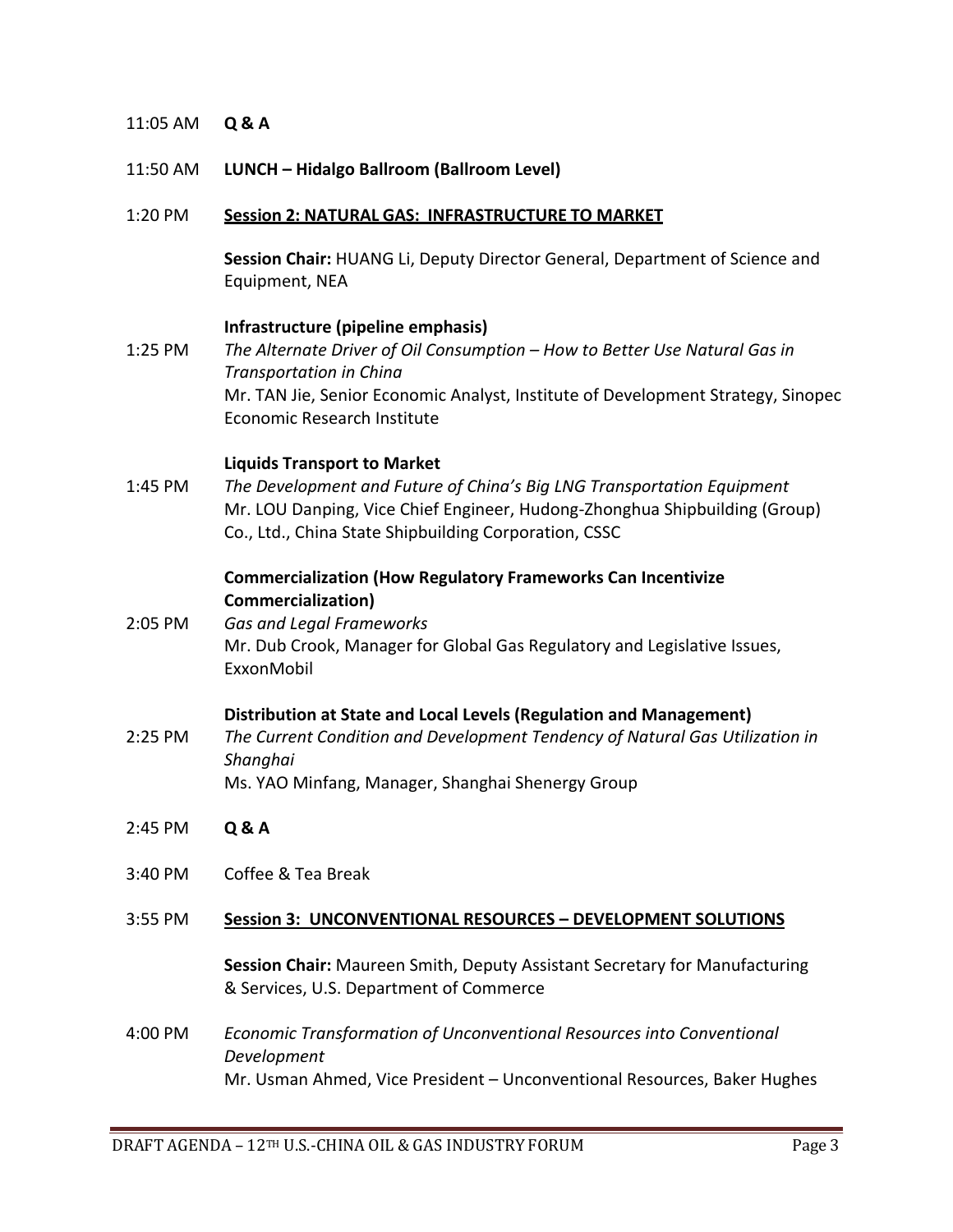- 4:20 PM *Development Condition and Prospective of China's Unconventional Gas* Mr. LIU Jia, Expert, CNPC Petroleum Economics Institute of Technology
- 4:40 PM *Opportunities for Unconventional Oil & Gas Technology for China* Mr. John Westerheide, Strategic Marketing Leader, Unconventional Resources, Unconventional Fuels Industrial Business, GE Energy
- 5:00 PM **Q & A**
- 6:00 PM **RECEPTION – Outside the Navarro Ballroom (Ballroom Level)**
- 7:00 PM **DINNER – Hidalgo Ballroom (Ballroom Level)**

# **Wednesday, September 12, 2012**

8:30 AM **Call to Order**  Mr. Christopher Smith Deputy Assistant Secretary for Oil and Natural Gas U.S. Department of Energy

All OGIF sessions will be held in the Navarro Ballroom

# **UNCONVENTIONAL NATURAL GAS**

| 8:35 AM | <b>Global Overview</b><br>Sustainable Development of Natural Gas from Shale: Marcellus Trend (Global      |
|---------|-----------------------------------------------------------------------------------------------------------|
|         | Application)                                                                                              |
|         | Mr. Greg Hild, Manager, Business Development & Planning/Integration, Chevron<br>North America E&P Company |
| 8:55 AM | Session 4a: Reservoir Characterization and Drilling & Completion                                          |
|         | Session Chair: YANG Lei, Deputy Director General, Oil and Gas Department, NEA                             |
|         | <b>Reservoir Characterization</b>                                                                         |
| 9:00 AM | <b>Formation Evaluation</b>                                                                               |
|         | Mr. Sandeep Ramakrishna, Technical Advisor – Petrophysics, Halliburton                                    |
| 9:20 AM | The Shale Gas Reservoir Characteristics of Shunan Areas in the Sichuan Basin                              |
|         | Mr. LIU Honglin, Deputy Director, CNPC Research Institute of Petroleum E &D                               |
|         | <b>Drilling &amp; Completion Optimization/Hydraulic Fracture Design</b>                                   |
| 9:40 AM | Increasing Production with Better Well Placement in Unconventional Shale<br>Reservoirs                    |
|         | Mr. David Hinz, Global Advisor, Imaging and LWD Interpretation, Halliburton                               |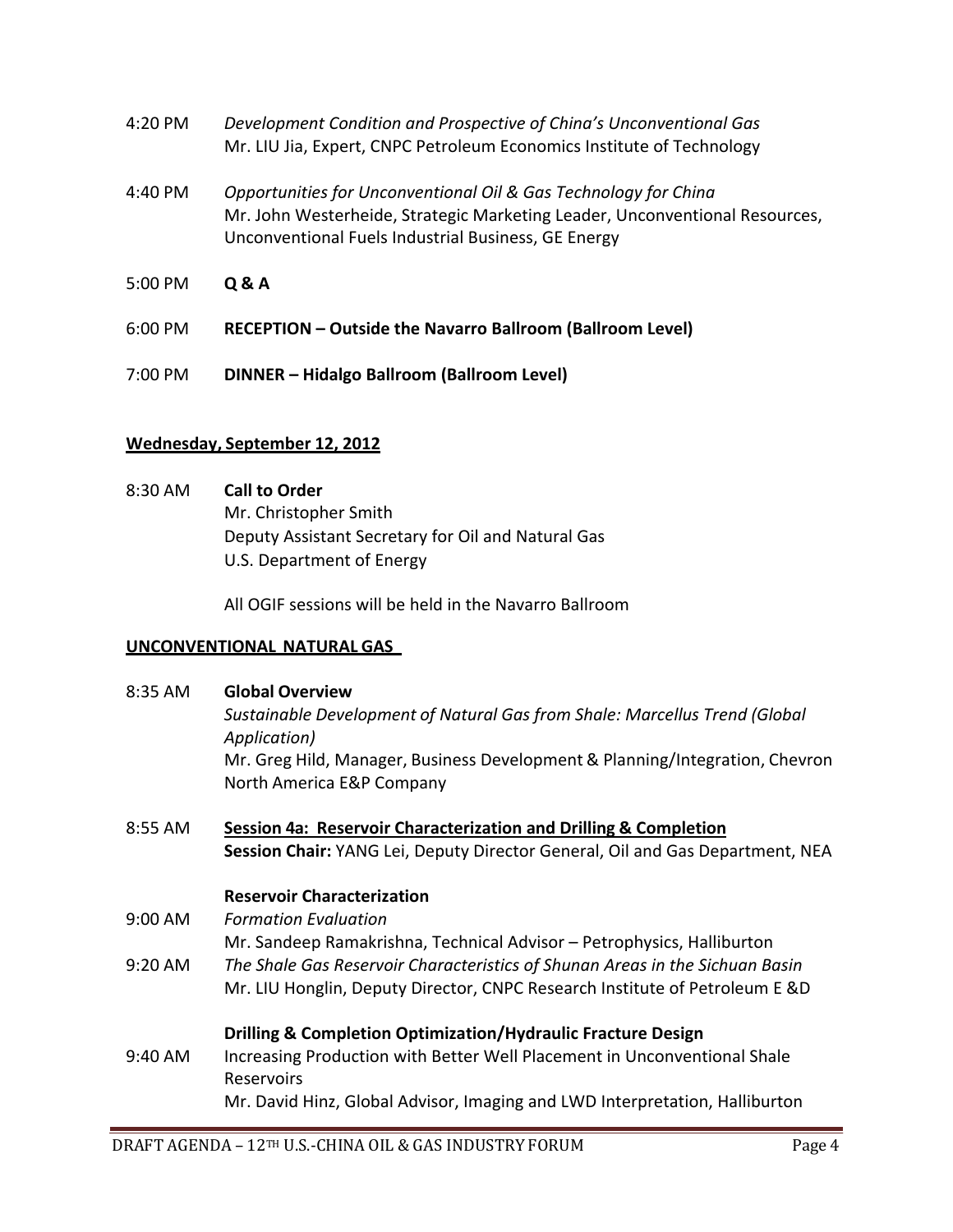- 10:00 AM Coffee & Tea Break
- 10:15 AM *Development and Challenges of Unconventional Gas Exploration Technologies* Mr. ZHENG Herong, Deputy Director, Sinopec Petroleum Exploration and Development Institution
- 10:35 AM *Enhancing Well Performance through Innovative Completion Technologies* Mr. Xiang Qian, Vice President Global Accounts – Chinese National Oil Companies, Baker Hughes
- 10:55 AM **Q & A**

# 11:35 AM **Session 4b: Field Development Session Chair:** Christopher Smith, Deputy Assistant Secretary for Oil & Natural Gas, U.S. Department of Energy

# **Field Development, Production Evaluation & Well Performance, & Production Operations**

- 11:40 AM *Successfully Operating Unconventional Reservoirs* Mr. Greg Leveille, Manager, Technology Development Unconventional, ConocoPhillips
- 12:00 PM *Findings and Inspirations of Continental Shale Gas Exploration* Mr.WANG Xiangzeng, Chief Geologist, ShaanXi Yanchang Oil Group
- 12:20 PM **Q & A**
- 1:00 PM **LUNCH – Hidalgo Ballroom (Ballroom Level)**

# 2:30 PM **Session 5: Environment Session Chair:** Deputy Director General LIU Deshun, International Cooperation Department, NEA

#### **Environmental Stewardship and Water Management**

- 2:35 PM *New Resources, New Stakeholders, New Responsibilities* Mr. Tony Vaughn, Senior Vice President, Strategic Services, Devon
- 2:55 PM *Environmental Management in Offshore Oil Exploration and Development* Mr. ZHU Shengfeng, Manager, Department of Quality, Health, Safety and Environmental Protection
- 3:15 PM *Produced Water Management Treatment Overview* Mr. Mark Wilson, Global Marketing Director, Unconventional Gas, GE Water